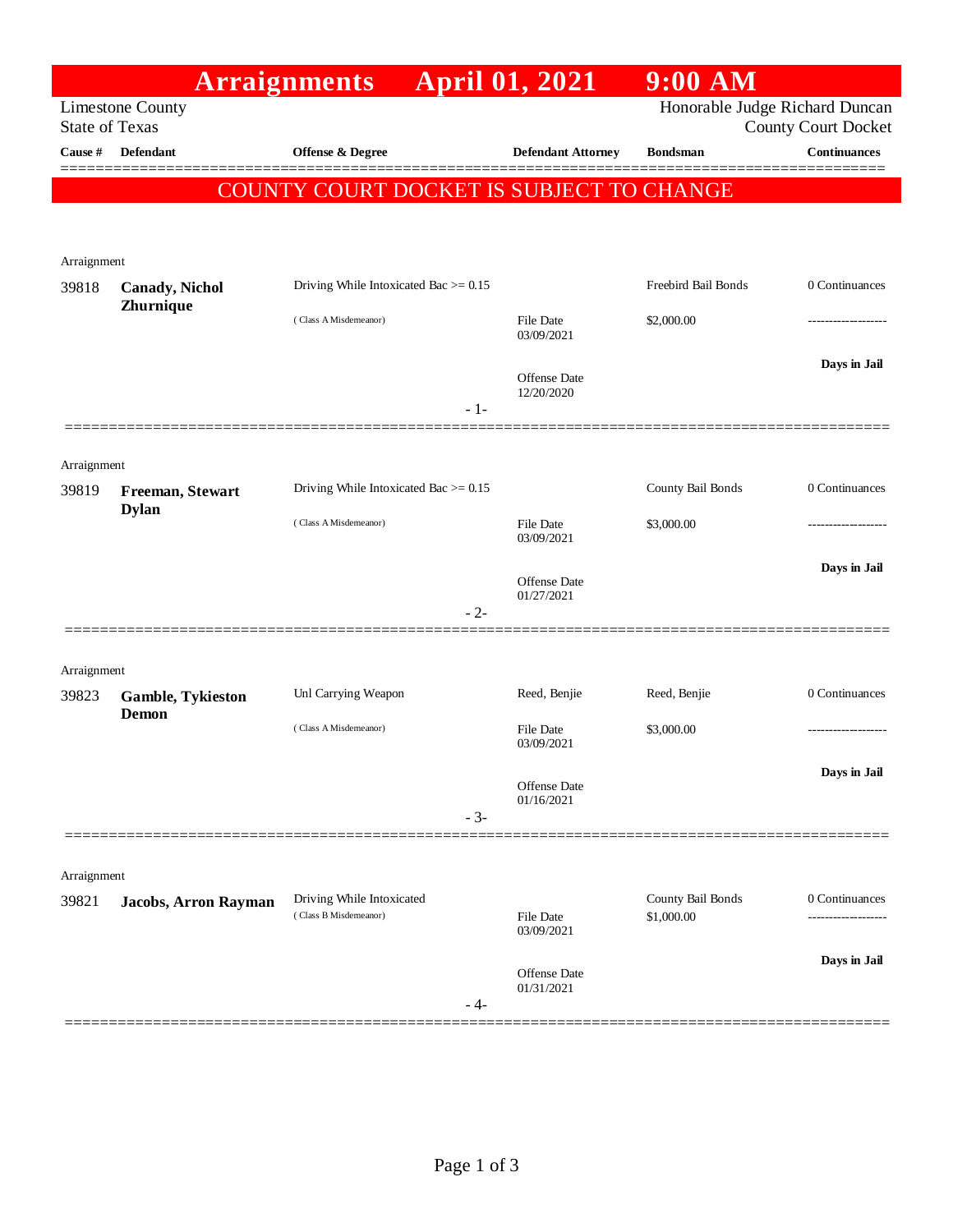|                                                                                                                  |                             | <b>Arraignments</b>                             | <b>April 01, 2021</b>          | $9:00$ AM         |                     |
|------------------------------------------------------------------------------------------------------------------|-----------------------------|-------------------------------------------------|--------------------------------|-------------------|---------------------|
| Honorable Judge Richard Duncan<br><b>Limestone County</b><br><b>State of Texas</b><br><b>County Court Docket</b> |                             |                                                 |                                |                   |                     |
| Cause #                                                                                                          | <b>Defendant</b>            | <b>Offense &amp; Degree</b>                     | <b>Defendant Attorney</b>      | <b>Bondsman</b>   | <b>Continuances</b> |
|                                                                                                                  |                             | <b>COUNTY COURT DOCKET IS SUBJECT TO CHANGE</b> |                                |                   |                     |
|                                                                                                                  |                             |                                                 |                                |                   |                     |
| Arraignment                                                                                                      |                             |                                                 |                                |                   |                     |
| 39822                                                                                                            | Jacobs, Arron Rayman        | <b>Reckless Driving</b>                         |                                | County Bail Bonds | 0 Continuances      |
|                                                                                                                  |                             | (Class B Misdemeanor)                           | File Date<br>03/09/2021        | \$1,000.00        |                     |
|                                                                                                                  |                             |                                                 | Offense Date                   |                   | Days in Jail        |
|                                                                                                                  |                             | $-5-$                                           | 01/31/2021                     |                   |                     |
|                                                                                                                  |                             |                                                 |                                |                   |                     |
| Arraignment                                                                                                      |                             |                                                 |                                |                   |                     |
| 39826                                                                                                            | <b>Olguin, Angie Denise</b> | Terroristic Threat Of Family/Household          | Reed, Benjie                   | Reed, Benjie      | 0 Continuances      |
|                                                                                                                  |                             | (Class A Misdemeanor)                           | <b>File Date</b><br>03/09/2021 | \$5,000.00        |                     |
|                                                                                                                  |                             |                                                 | Offense Date                   |                   | Days in Jail        |
|                                                                                                                  |                             | $-6-$                                           | 10/02/2020                     |                   |                     |
|                                                                                                                  |                             |                                                 |                                |                   |                     |
| Arraignment                                                                                                      |                             |                                                 |                                |                   |                     |
| 39820                                                                                                            | Ortiz, Cristal Montano      | Assault Causes Bodily Injury Family<br>Member   |                                | County Bail Bonds | 0 Continuances      |
|                                                                                                                  |                             | (Class A Misdemeanor)                           | <b>File Date</b><br>03/09/2021 | \$3,000.00        |                     |
|                                                                                                                  |                             |                                                 |                                |                   | Days in Jail        |
|                                                                                                                  |                             |                                                 | Offense Date<br>01/03/2021     |                   |                     |
|                                                                                                                  |                             | $-7-$                                           |                                |                   |                     |
| Arraignment                                                                                                      |                             |                                                 |                                |                   |                     |
| 39815                                                                                                            | Way, Abdul Raheem           | Driving While Intoxicated Bac $\geq$ 0.15       |                                | Reed, Benjie      | 0 Continuances      |
|                                                                                                                  |                             | (Class A Misdemeanor)                           | File Date<br>03/09/2021        | \$3,000.00        | ----------          |
|                                                                                                                  |                             |                                                 |                                |                   | Days in Jail        |
|                                                                                                                  |                             |                                                 | Offense Date<br>01/30/2021     |                   |                     |
|                                                                                                                  |                             | $-8-$                                           |                                |                   |                     |